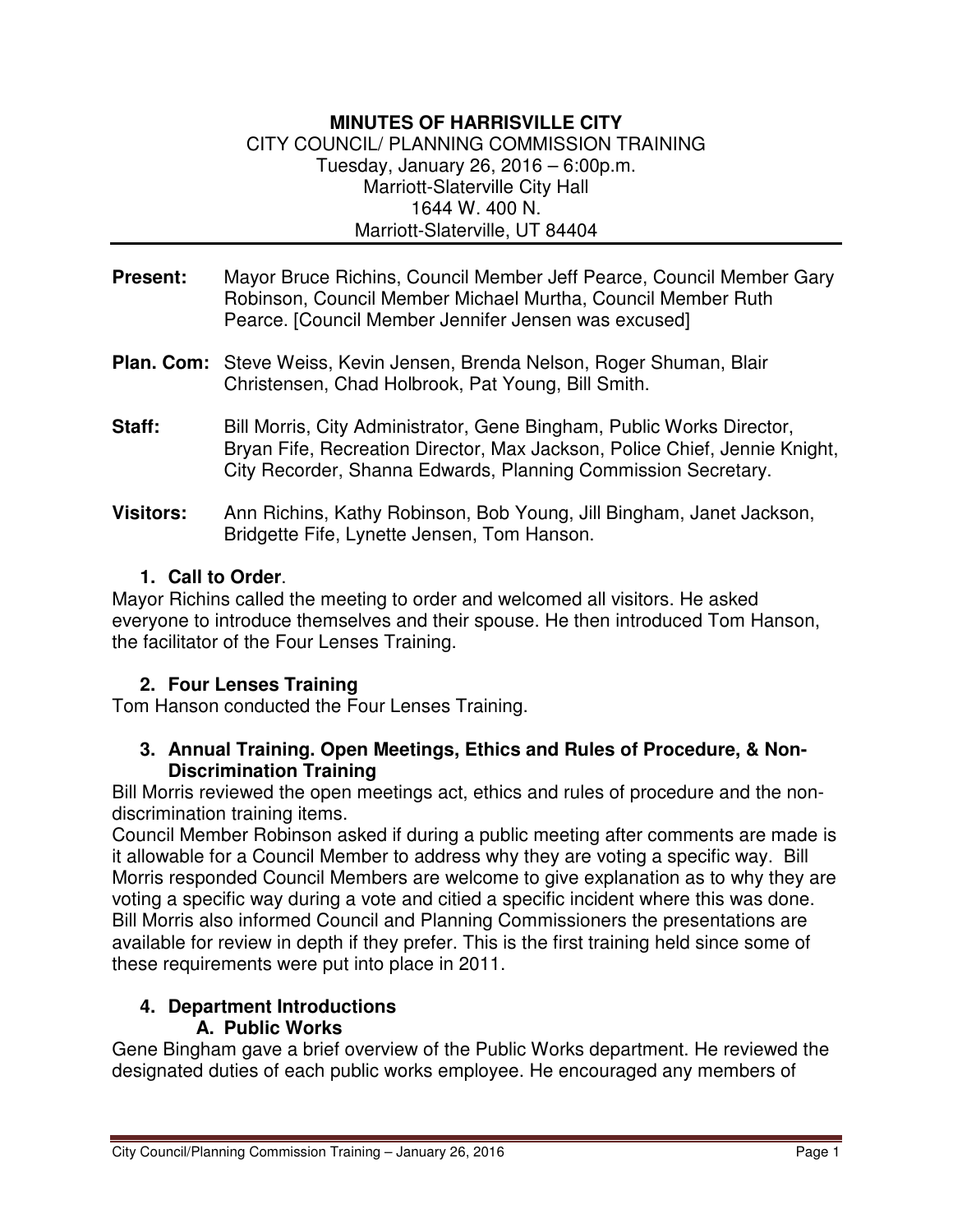Council or Planning Commission to reach out to him with any questions or concerns at anytime.

# **B. Parks & Recreation**

Bryan Fife gave a brief overview of the Parks and Recreation Department duties and responsibilities.

#### **C. Administration**

Bill Morris gave a brief overview of the Administration Department duties and responsibilities.

### **D. Police**

Max Jackson gave a brief overview of the duties and responsibilities of the police department.

Council Member Robinson asked whether there are specific drug training programs for parents. Chief Jackson said they do have presentations that talk about the effects and what to look for when dealing with drugs. He explained a brief history of the department and their ability to meet the needs of the community. Bob Young said "Weber in the inner city" gives a great presentation on how to address needs. This information is very beneficial and can be used to address these severe drug issues in our areas. Max Jackson explained the local RADS program that is available and said Officer Ungard is trained to present this program. He also informed Council the city contributes monetarily to the strike force because we do not have the man power to supply a full time employee.

## **5. General Plan Discussion**

Bill Morris explained that the general plan has expired and it is time to adopt another. He gave his history with planning and development which includes multiple years of experience. He reviewed the state code that governs the general plan requirements explaining that Planning Commission is the gate keeper of the general plan. He said there has been some debate on whether to hire an outside consultant or handle this in house. If Council decides to hire an outside consultant they will still work very closely with staff to make appropriate changes that benefit the city. He also has experience with working with a third party. Once the direction to take has been determined we will hold several public hearings to present ideas to the public. First, we will take public feedback to create a draft proposal which will be presented at another public hearing. Final comments will be considered to present a final draft in conjunction with a final public hearing for adoption. The main city goal this year will be to adopt a new general plan.

# **6. Council Assignments**

Mayor Richins assigned each Council Member their responsibilities for the 2016 year.

| <b>Council Member Jeff Pearce</b> | Mosquito Abatement, Chairman of Heritage Days    |
|-----------------------------------|--------------------------------------------------|
| <b>Council Member Murtha</b>      | Co-chair Heritage Days, Continuing Economic      |
|                                   | Development                                      |
| Council Member Jensen             | <b>Heritage Days</b>                             |
| <b>Council Member Ruth Pearce</b> | Farmer's Market, Community garden, Heritage Days |
| <b>Council Member Robinson</b>    | Emergency Preparedness, CERT, Heritage Days      |
| Mayor Richins                     | WACOG, Bona Vista, Central Weber Sewer           |